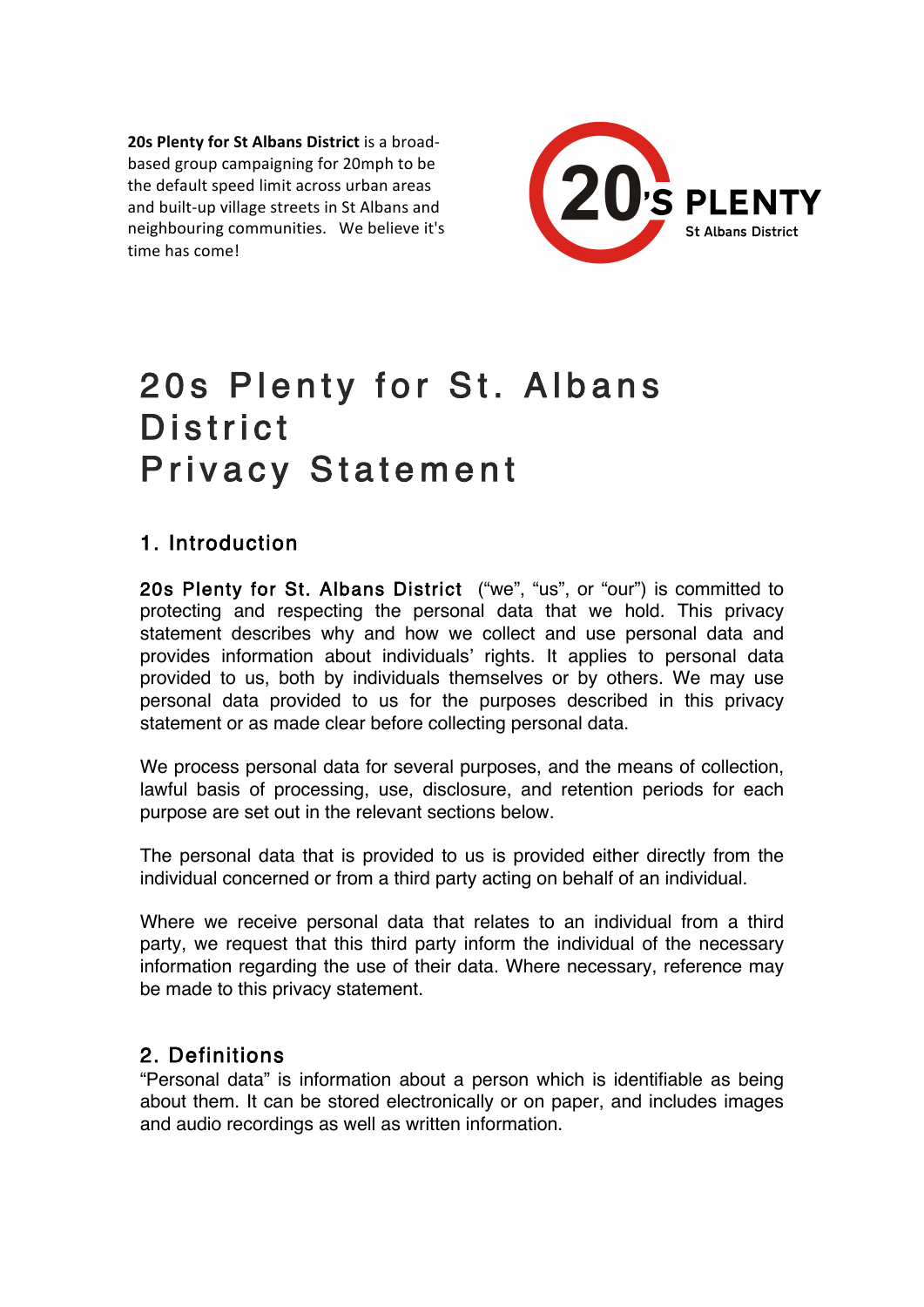"Data protection" is about how we, as an organisation, ensure we protect the rights and privacy of individuals, and comply with the law, when collecting, storing, using, amending, sharing, destroying or deleting personal data.

## 3. The Data that we hold 3.1 Volunteers, Subscribers and Committee members

20s Plenty for St. Albans District is a community based organisation centred on St Albans and district. We invite volunteers, subscribers and committee members to share their personal data with us so that we can keep them informed about what we do and how they can play their part in the organisation and its activities.

When people visit our website, we do not collect personal data through automated tracking and interacting with various forms on the website or apps (collectively referred to as the websites).

Personal data is collected when individuals fill in forms on our websites or by corresponding with us by phone, e-mail or otherwise. This includes information provided when an individual registers to receive our emails or makes an enquiry.

#### 3.2 What data is collected?

We keep the names, email addresses and if provided, telephone numbers and home addresses of our volunteers, subscribers and committee members. We also record the same data about people who have taken part in our activities. We also keep financial records of any subscribers who have given a donation and do not wish to remain anonymous.

We will keep records of consent given for us to collect, use and store data. These records will be stored securely.

#### 3.3 Why do we process data?

Where data is collected for volunteers, subsribers and committee members, it is used for a number of purposes, as follows:

#### i. Providing services to you.

We send regular email newsletters about our work and campaigns using your consent as the legal basis for processing your data.

#### ii. Administration.

We use our legitimate interests as a community based organisation to keep a record of our volunteers, subscribers and committee members to keep them informed about our meetings including regular planning meetings and annual general meetings.

iii. Our legitimate interests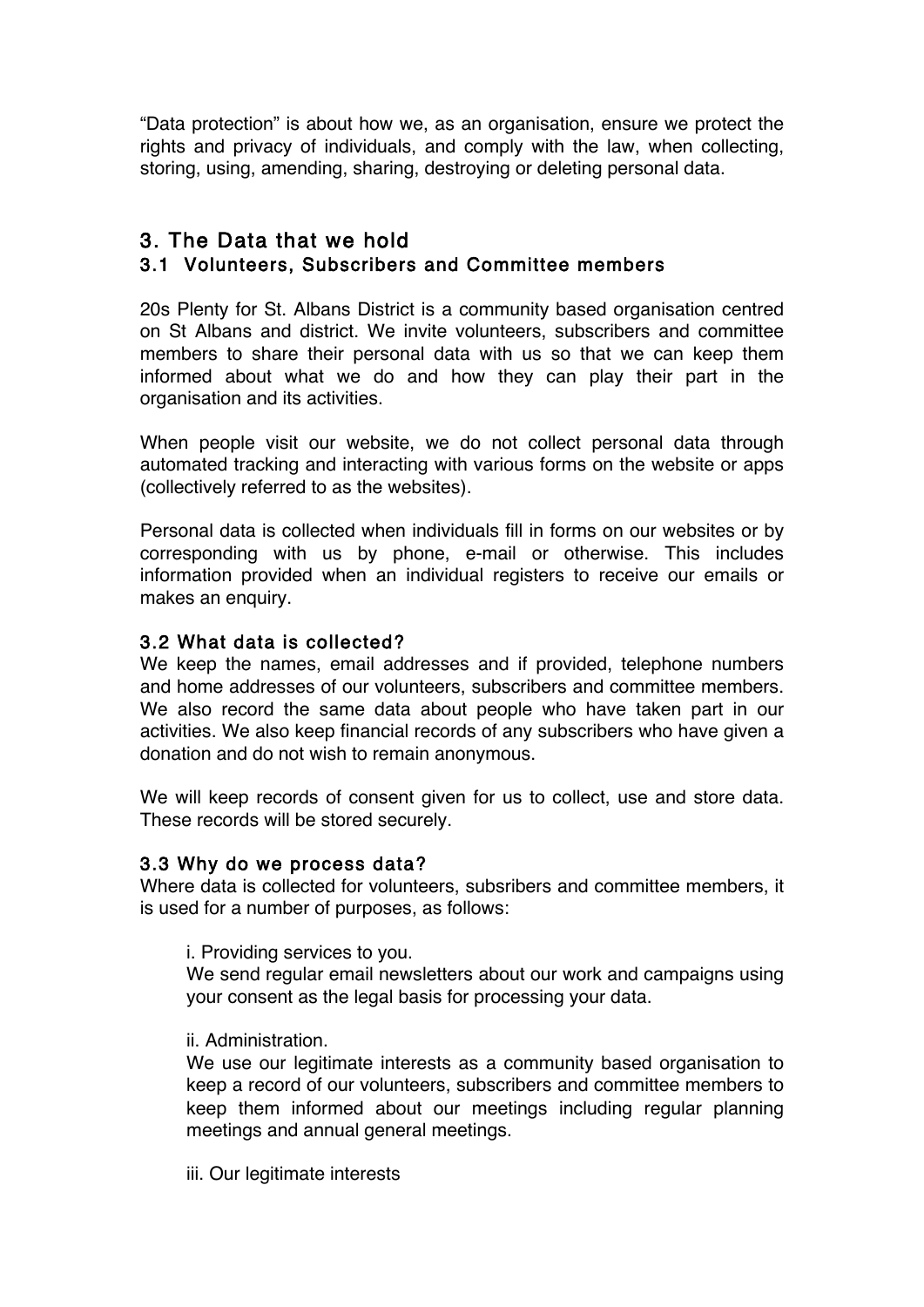We also use our legitimate interests to record details of people who have taken part in our activities, such as helping to run stalls, or carrying out campaigning activities. We also use this information to contact you about your participation in these activities.

#### iv. Other purposes

In the case where personal information has been gathered for other reasons, we will only hold that information for the purpose for which the individual has given explicit consent.

#### 3.4 How long is data retained for?

We retain the personal data processed by us for as long as is considered necessary for the purpose(s) for which it was collected. There may also be occasions which will require data to be kept for longer; however this will typically be for legal purposes.

In addition, personal data may be securely archived with restricted access and other appropriate safeguards where there is a need to continue to retain it. We will periodically review this data, to ensure that it is still relevant and necessary.

When we no longer need data, or when someone has asked for their data to be deleted, it will be deleted securely. We will ensure that data is permanently deleted from computers, and that paper data is shredded.

## 3.5 Other data considerations

We try to keep personal data up-to-date and accurate.

We will keep clear records of the purposes of collecting and holding specific personal data, to ensure it is only used for these purposes.

## 4. Data Security

We take the security of all the data we hold seriously. Relevant personnel are made aware of their responsibilities for data protection, confidentiality and security prior to handling data.

All information you provide to us is stored on password protected servers and computers.

Unfortunately, the transmission of information via the internet is not completely secure. Although we will do our best to protect your personal data, we cannot guarantee the security of your data transmitted to our site; any transmission is at your own risk. Once we have received your information, we will use strict procedures and security features to try to prevent unauthorised access.

# 5. Sharing Personal Data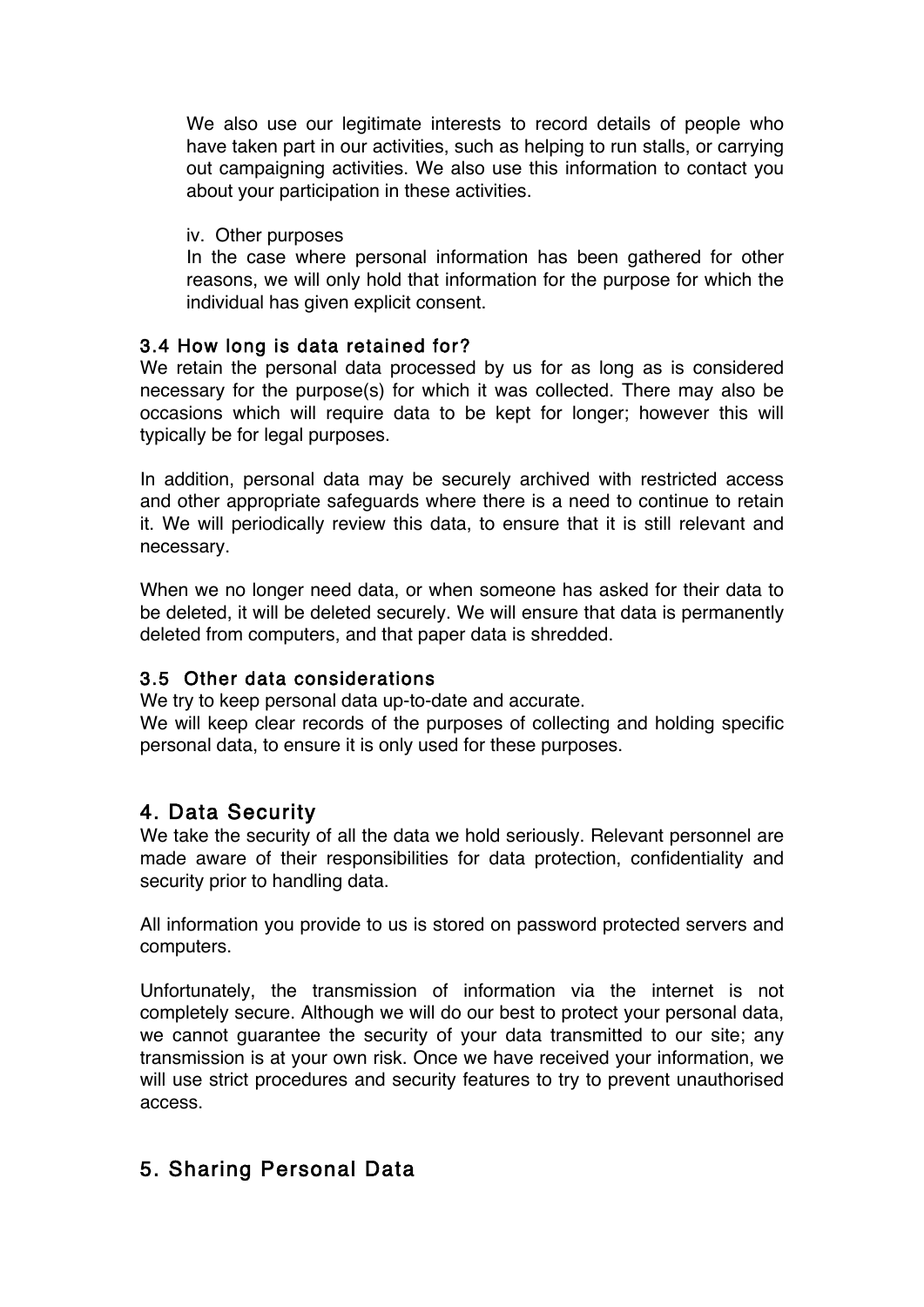We will only share personal data with others when we are legally permitted to do so. When we share data with others, we put contractual arrangements and security mechanisms in place to protect the data and to comply with our data protection, confidentiality and security standards.

Personal data held by us may be transferred to:

i. Third party organisations that provide applications/functionality, data processing or IT services to us.

We use third parties to support us in providing our services and to help provide, run and manage our internal IT systems. For example, providers of information technology, cloud based 'software as a service' providers, identity management, website hosting and management, data analysis, data back-up, security and storage services. The servers powering and facilitating that cloud infrastructure are located in secure data centres around the world, and personal data may be stored in any one of them.

ii. 20sPlenty for Hertfordshire. 20sPlenty for St Albans district coordinates its campaign with other 20sPlenty groups throughout Hertfordshire in order to maximise the effectiveness of its campaign.

iii. To allow volunteers to work together.

In order to allow volunteers to work together for the group, it is sometimes necessary to share volunteer contact details with other volunteers and third party organisations that otherwise assist us in providing goods, services or information, such as event facilitators.

iv. Law enforcement or regulatory agencies or those required by law or regulation.

It is possible that we could receive requests from third parties with authority to obtain disclosure of personal data, such as to check that we are complying with applicable law and regulation, to investigate an alleged crime, to establish, exercise or defend legal rights. We will only fulfil requests for personal data where we are permitted to do so in accordance with applicable law or regulation.

## 6. Individual's Rights

Individuals have certain rights over their personal data and committee members are responsible for fulfilling these rights as follows:

i. Individuals may request access to their personal data held by us. Where an individual has requested a record of the personal information that we hold, we will supply this to the individual within one month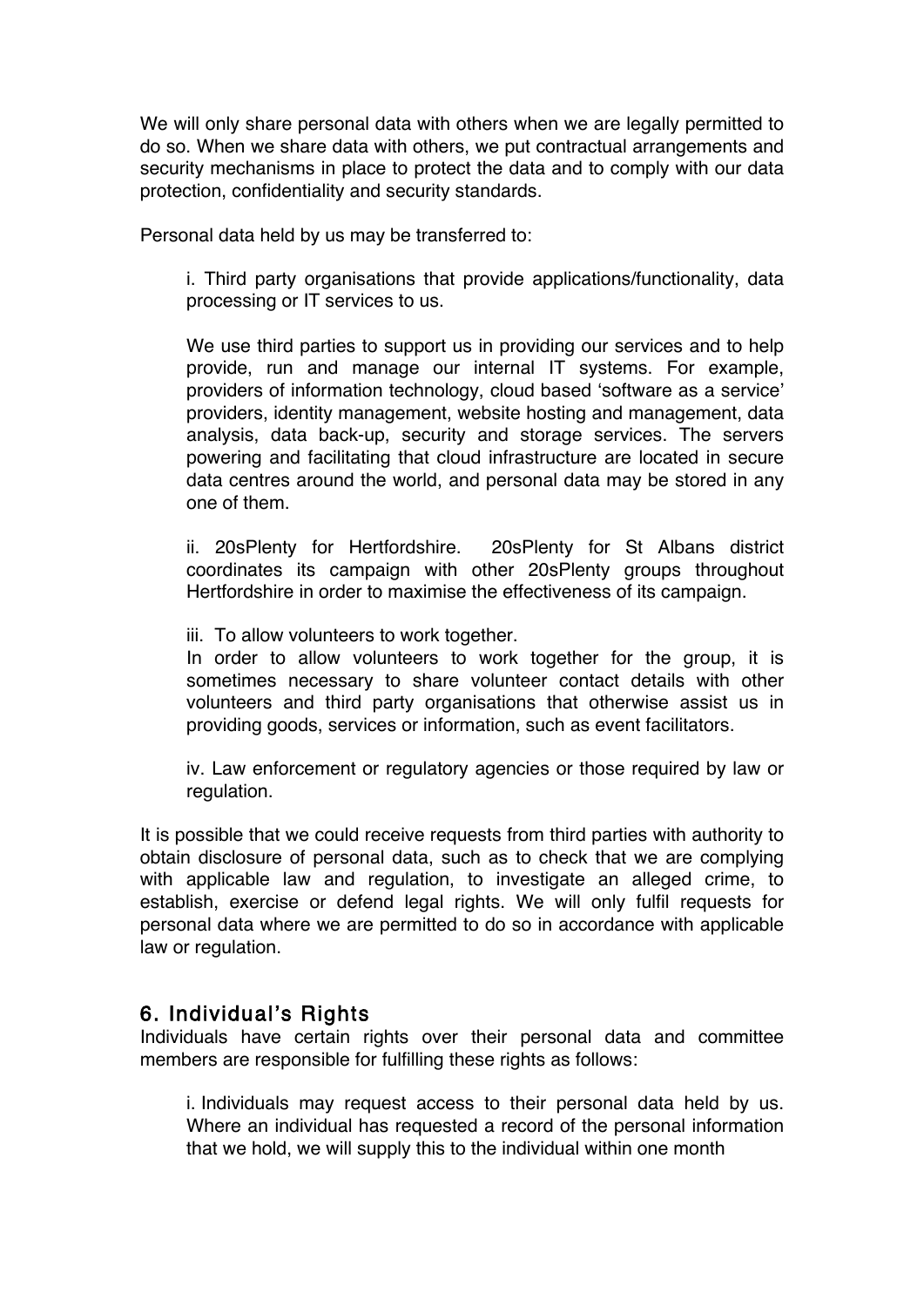ii. Individuals may request us to rectify personal data submitted to us or. Where an individual has requested that their personal information be amended, we will amend our records within one month.

iii. Individuals may request that we erase their personal data. Where an individual has requested that their personal data is erased, we will delete it within one month, unless we are required to keep it for legal reasons.

Where we process personal data based on consent, individuals may withdraw their consent at any time by contacting us or clicking on the unsubscribe link in an email received from us. We provide information about how to be removed from the email list with every email we send out.

If you wish to exercise any of these rights, please send an email to stalbans@20splentyforus.org.uk

## 7. Data Breaches

We will endeavour not to have data breaches. In the event of a data breach, we will endeavour to rectify the breach by getting any lost or shared data back. We will evaluate our processes and understand how to avoid it happening again.

Serious data breaches which may risk someone's personal rights or freedoms will be reported to the Information Commissioner's Office within 72 hours, and to the individual(s) concerned.

## 8. Complaints

We hope that you won't ever need to, but if you do want to complain about our use of personal data, please send an email with the details of your complaint to stalbans@20splentyforus.org.uk. We will look into and respond to any complaints we receive.

You also have the right to lodge a complaint with the UK data protection regulator, the Information Commissioner's Office ("ICO"). For further information on your rights and how to complain to the ICO, please refer to the ICO website https://ico.org.uk/concerns

## 9. Contact Information

If you have any questions about this privacy statement or how and why we process personal data, please contact us at stalbans@20splentyforus.org.uk

# 10. Changes to our Privacy Statement